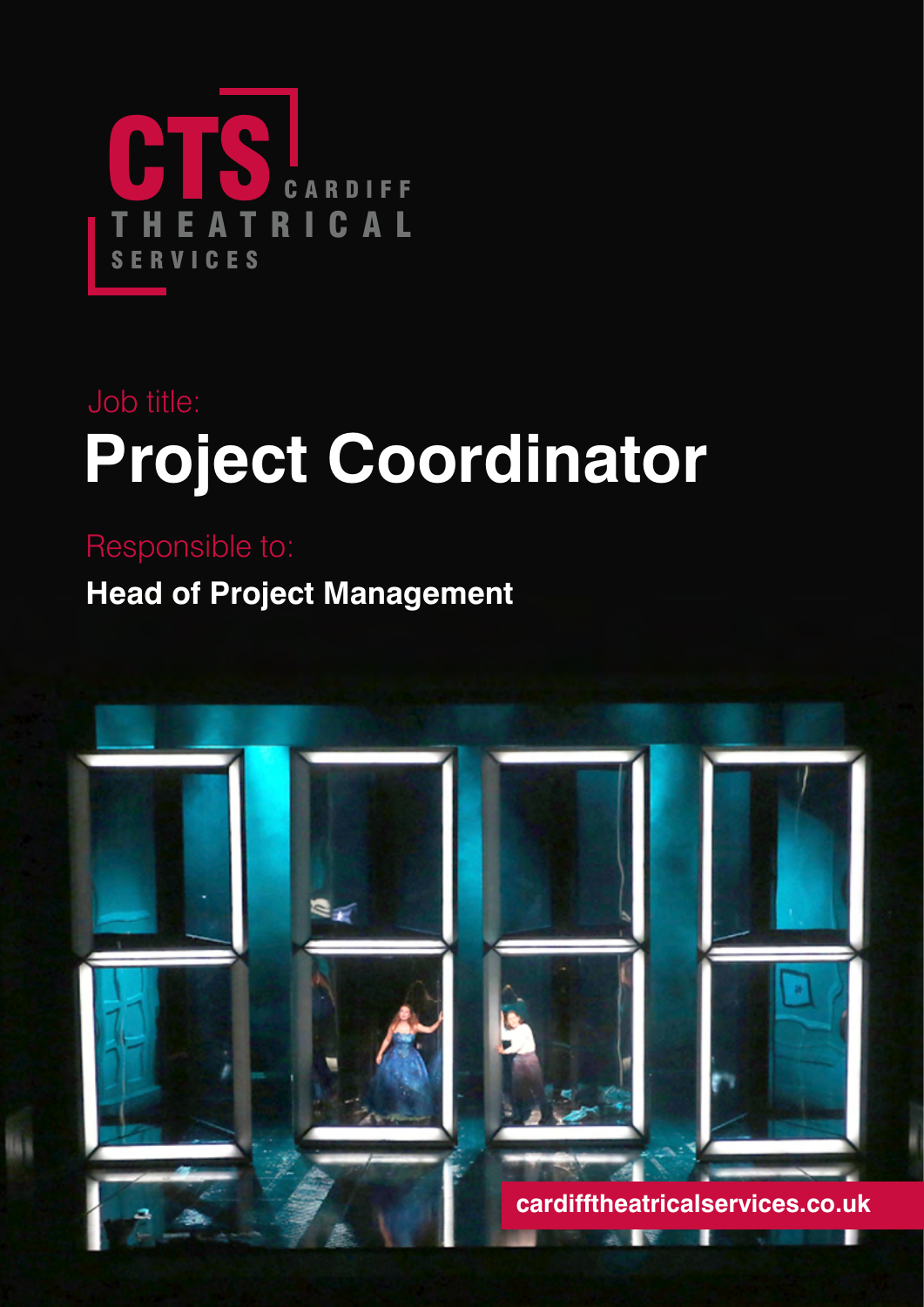Cardiff Theatrical Services is a world-class scenery manufacturer delivering sets and scenery to many of the world's leading performing arts companies of theatre, opera and ballet such as The Royal Opera, National Theatre, Opera North, Sonia Friedman Productions, English National Opera, Glyndebourne, Cameron Mackintosh, Atlanta Ballet, Almeida Theatre, Chicago Lyric Opera, *Mamma Mia! – The Party* and Welsh National Opera.

Based in Cardiff and a wholly-owned subsidiary of world-renowned Welsh National Opera, CTS has played a leading role in the development of the Welsh capitol as the UK's fastest-growing creative and artistic hubs outside London. Cardiff boasts vibrant, thriving and diverse arts, design, cultural and media communities and world-class venues and creatives.



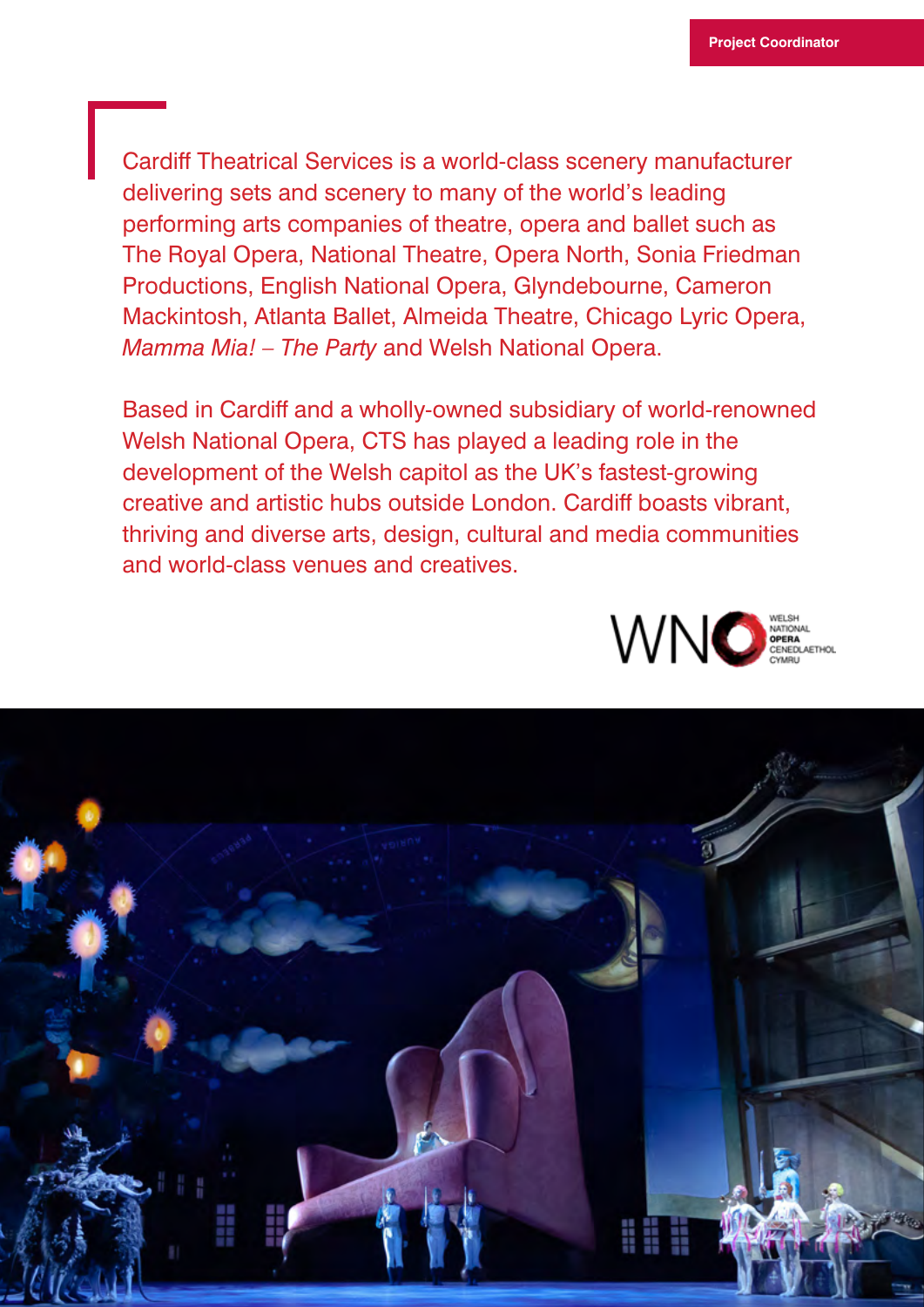## Job Description

Cardiff Theatrical Services (CTS) is a wholly owned subsidiary of Welsh National Opera. The Project Coordinator will work as part of a team to produce first class scenery contracted to CTS by various clients both in the UK and abroad.

## Main purpose of job

**The Project Coordinator will work with the Head of Project Management to ensure projects are completed to the specification agreed in the scope of work, within the financial parameters and to the highest possible technical standard. Together with the Head of Project Management they will research and develop other sales markets for the company.**

### Scope

**The Project Coordinator will be able to demonstrate a high level of versatility by being able to**

- a) take project information and quantify it **into materials and labours costs.**
- **b) ensure all project milestones are met and completed as set out in the agreed scope of works.**
- **c) purchase materials and services.**
- **d) be responsible for the generation of each project specific health and safety file.**

#### **Department** CTS

**Salary** £33,000 per annum

**Deadline for Applications**  Monday 9 May 2022 (9am) Permanent

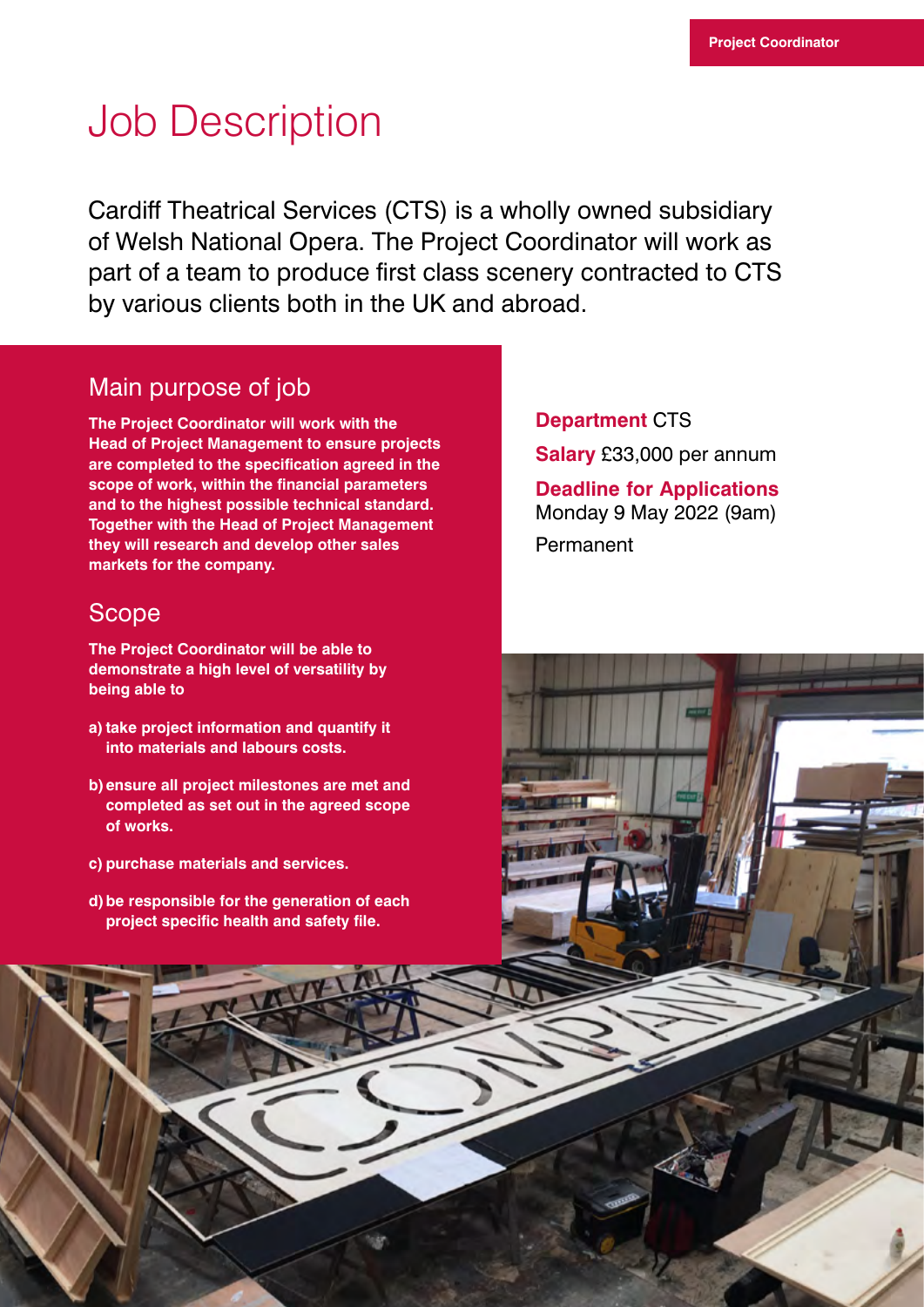## **Key responsibilities:**

- Acquire a detailed working knowledge of CTS projects as alongside the Head of Project Management – suggesting cost effective modifications as appropriate.
- Be able to suggest design and construction solutions in discussion with the Head of Project Management
- Ensure all client communication is carried out in line with the company values.
- Ensure quotations and scope of work documents are accurate and delivered within agreed timeframes.
- Commission specialist contractors to provide services, and purchase materials and services in a timely manner ensuring CTS receive the best customer value and service.
- Liaise with the CTS Administrator to ensure all paperwork is delivered in a timely fashion, including all Purchase orders, invoices, Health and safety, and environmental documents.
- To provide support to the Head of Project Management and Head of Construction as required in the organisation and administration of project work; including researching project specific materials, organising samples and coordinating design information for various projects.
- Ensure that adequate records are created and updated as necessary.
- Participate in commercial income streams where appropriate.
- Apply equally high standards of safety, efficiency, and artistic integrity to all CTS projects.
- Be the point of contact for client enquiries if the Head of Project Management is unavailable.
- Ensure CRM database is put in place and kept up to date.
- Support the company in developing new business sections and the building of relationships with new clients.

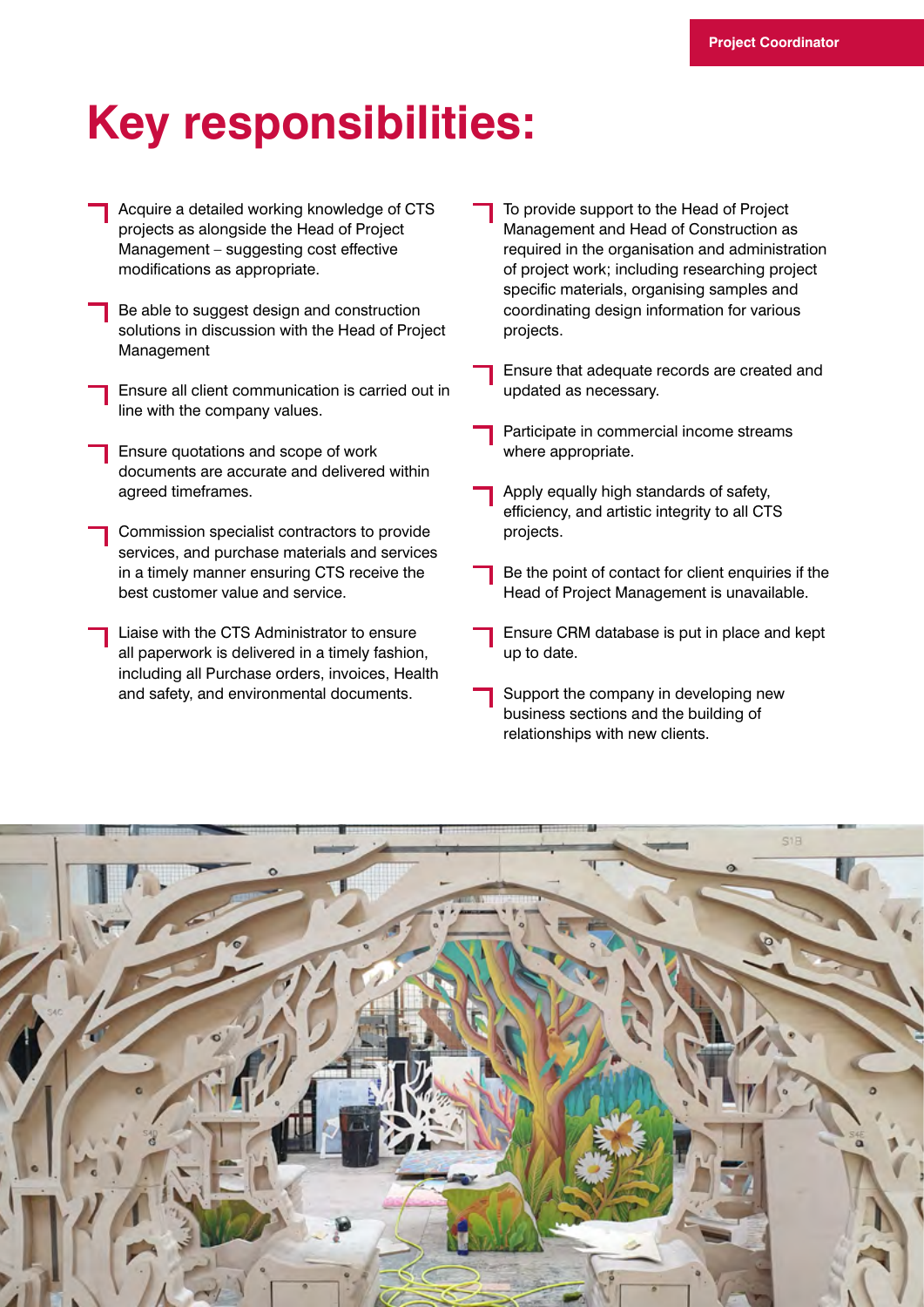- Promote a positive safety culture, adhering to the Company's Health & Safety policies, rules, and regulations always.
- The post carries responsibility for Health & Safety at level 6 (see attached).
- Carry out and/or oversee the creation and ongoing review of Risk Assessments and Safe Systems of Work as required by each project and compile the Health and Safety pack for each project
- Liaising with others regarding agreed targets and finishes.
- Working with all other staff in the department to achieve steady and efficient flow of work.
- Promote good working practices and procedures.
- Identify and discuss any opportunities to improve productivity and service.
- Build long lasting relationships with clients to secure future business.
- Forward planning of your own work to ensure that you meet your deadlines.
- Daily break down of work process to ensure that key stages are completed in sufficient times to meet your deadlines. This is particularly important when relating to deadlines for other departments.
	- Forward planning of own space requirements to ensure minimum disruption to general flow of work.
	- Discuss completion dates with the Heads of Departments to prioritise key project milestones.
	- To build up a database of good quality freelance and casual staff for work on and off site.
	- Ensure client database records are kept up to date.



### **Company Values**

**Inclusive** We have a workplace culture where all people are respected and valued

**Collaborative** We work as a team to achieve common goals

- **Dynamic** We challenge ourselves creatively and encourage new ideas
- **Generous** Our people use their talent, knowledge, and skills with a generosity of spirit

**Responsible** We act with integrity and accountability

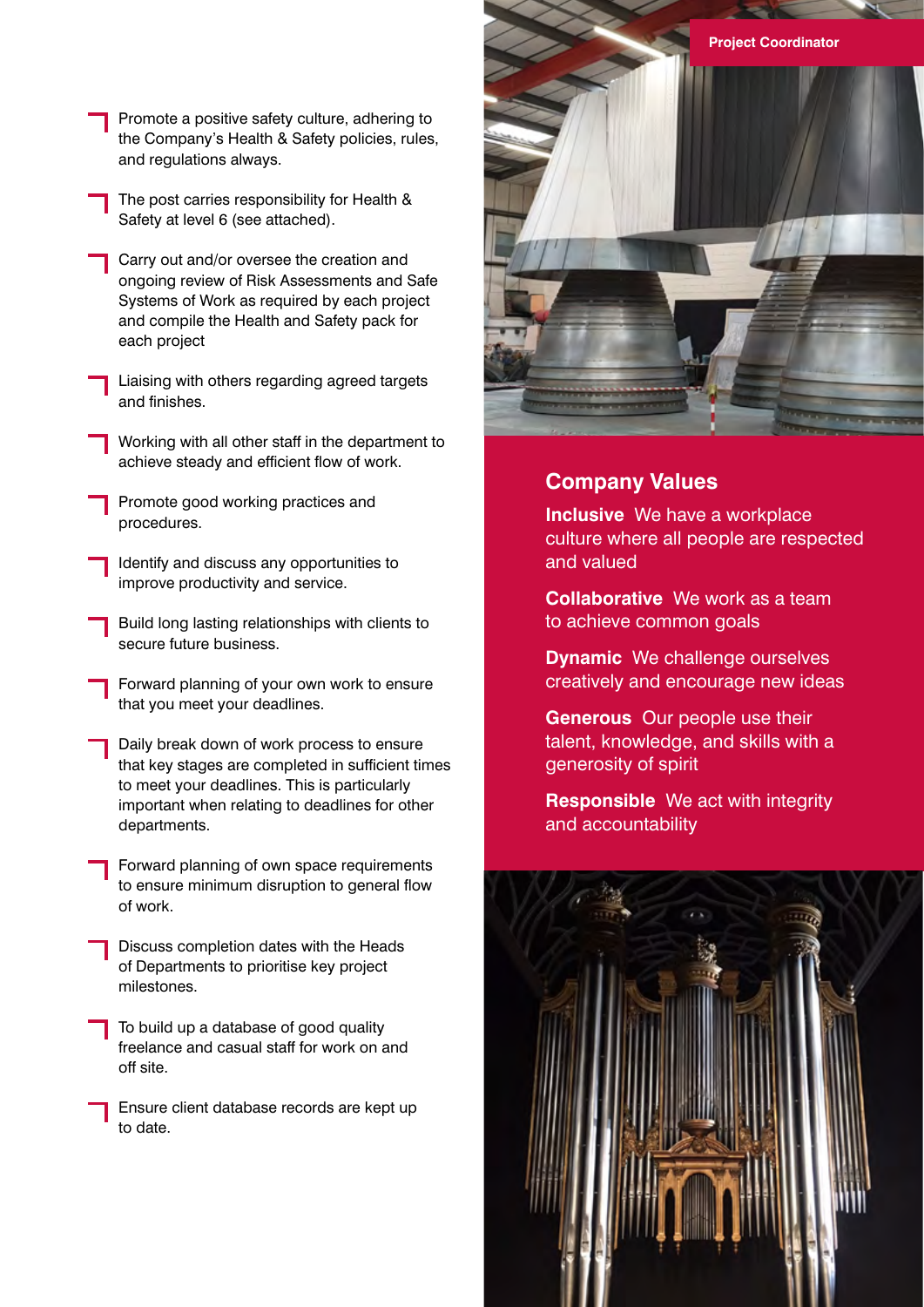- To undertake projects alone and unsupervised when requested.
- Attend all project specific meetings and communicate the actions to the relevant team.
- Develop positive relationships with colleagues, managers, and team members.
- Establish and maintain the trust and support of colleagues, managers, and team members.
- Encourage self-development and self-motivation.
- Promote good working practices and procedures.
- Ensure individuals, teams, colleagues, and managers are advised of appropriate information.
- To drive company vehicles and hired vehicles when required.
- To support the management in the smooth running of projects.
- The health and safety of all team members must always be paramount, and all safety controls must be followed (see level of responsibility attached)

## **General**

- To cooperate with us in complying with relevant health and safety legislation, policies and procedure in the performance of the post. The post carries responsibility for Health & Safety issues at level 6 (see attached).
- To behave in accordance with our values.
- To maintain confidentiality and observe data protection and associated guidelines where appropriate.
- To ensure compliance with our policies and procedures at all times.

 The duties in this job description are not exhaustive and may be altered at any time to reflect the changing needs of the organisation.

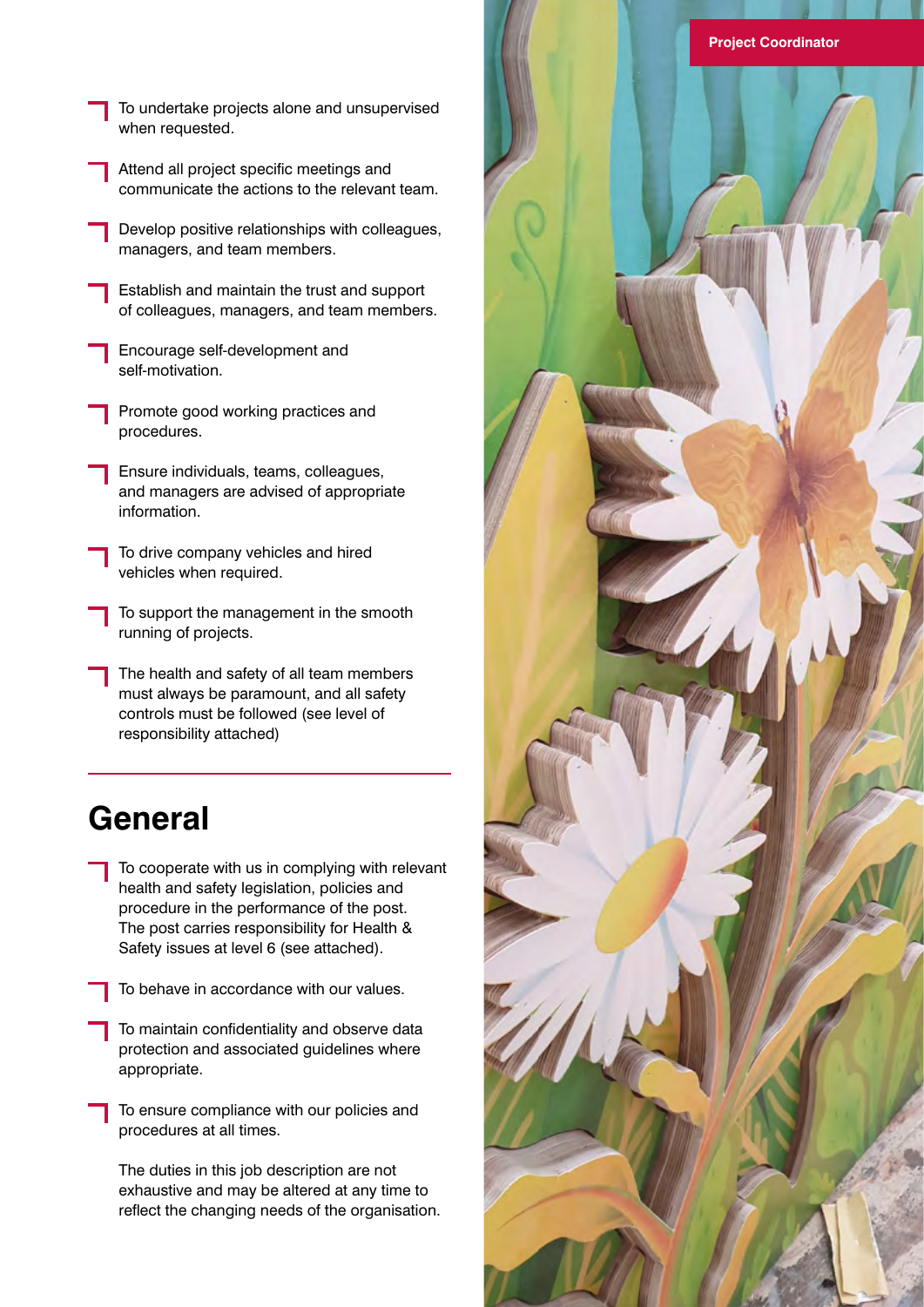## **Person specification**

## **Skills, knowledge and experience:**

- Experience of working in a scenic workshop.
- A broad working knowledge of techniques used in scenic construction and painting.
- A positive and proactive work ethic.
- General computer literacy.
- Ability to recognise and meet strict deadlines.
- Experience in planning and scheduling a team of skilled craftspeople.
- Ability to work alone and under own initiative as well as being a team member.
- Excellent organisational skills.
- Helpful and enthusiastic manner.
- Commitment to initiate and contribute to the development of all systems at CTS.
- A commitment to develop and improve the abilities and welfare of staff across the department.
- An excellent understanding of current Health and Safety working practices.
	- Experience in the methods and principles of scenic draughting\*
- Experience of generating quotes for scenic projects\*
- Experience of project management in a commercial environment\*
- Knowledge of Health and Safety standards\*
- Knowledge of Autodesk Inventor\*
- Knowledge of the general theatrical design process\*
- Welsh language speaker/writer \*
- Understanding of GDPR legislation \*
	- Points marked with an asterisk (\*) are desirable rather than essential.